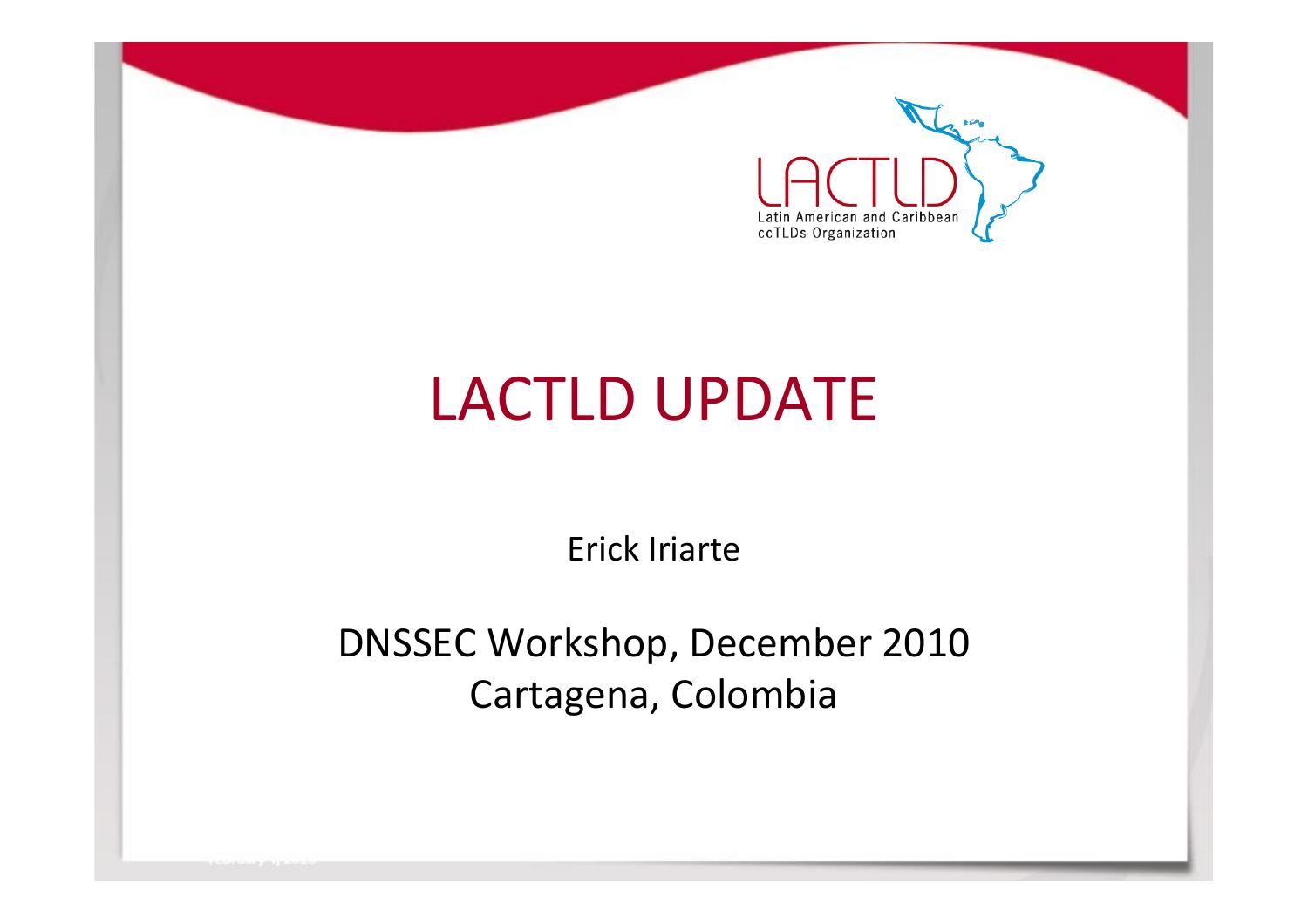### LACTLD Quick News

#### Members:  $(35:27+8)$  - New Affiliate

 $-$  Full

Members:, .ai, .an, .ar, .aw .bo, .br, .bz, .cl, .co, .cr, .cu, .do, .ec, .gp, .gt, .hn, .ht, .mx, .ni, .pa, .pe, . pr, .py, .sv, .tt, .uy, .ve

- $-$  Affiliates: .cat, .com, .es, .info, .ky, .mobi, .pt, .us
- **New Staff** 
	- Technical&Officer&
- Strategic Plan 2011-2015
	- $-$  In final process, hope to have at beginning of next year
	- $-$  Include technical training, in special in DNSSEC
	- Political support for DNSSEC Implementation

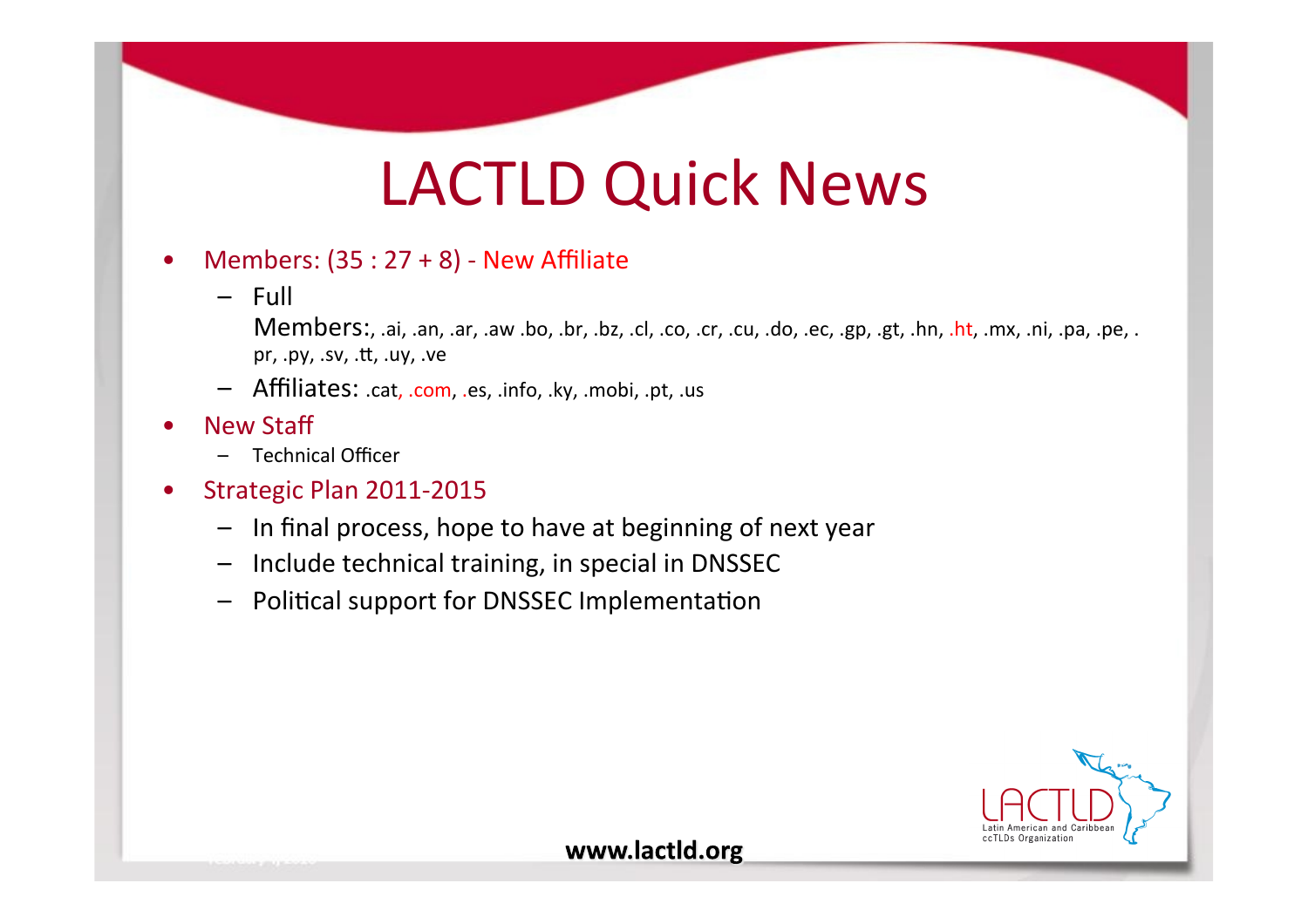## Last Workshops

- AROC Workshop
	- Guatemala, July
	- $-14$  ccTLDs, +30 participants
	- Host: ccTLD .gt
	- Support: ICANN, ISOC, NSRC
- IV Technical Workshop
	- Montevideo, September
	- Focus:&DNSSEC,&Anycast,&EPP&
	- 17 ccTLDs, +50 participantes
	- $-$  Host: ccTLD .uy
	- Support: ICANN, ISOC, ANTEL, AGESIC, montevideo.com.uy, ISC, LACNIC, NIC Chile

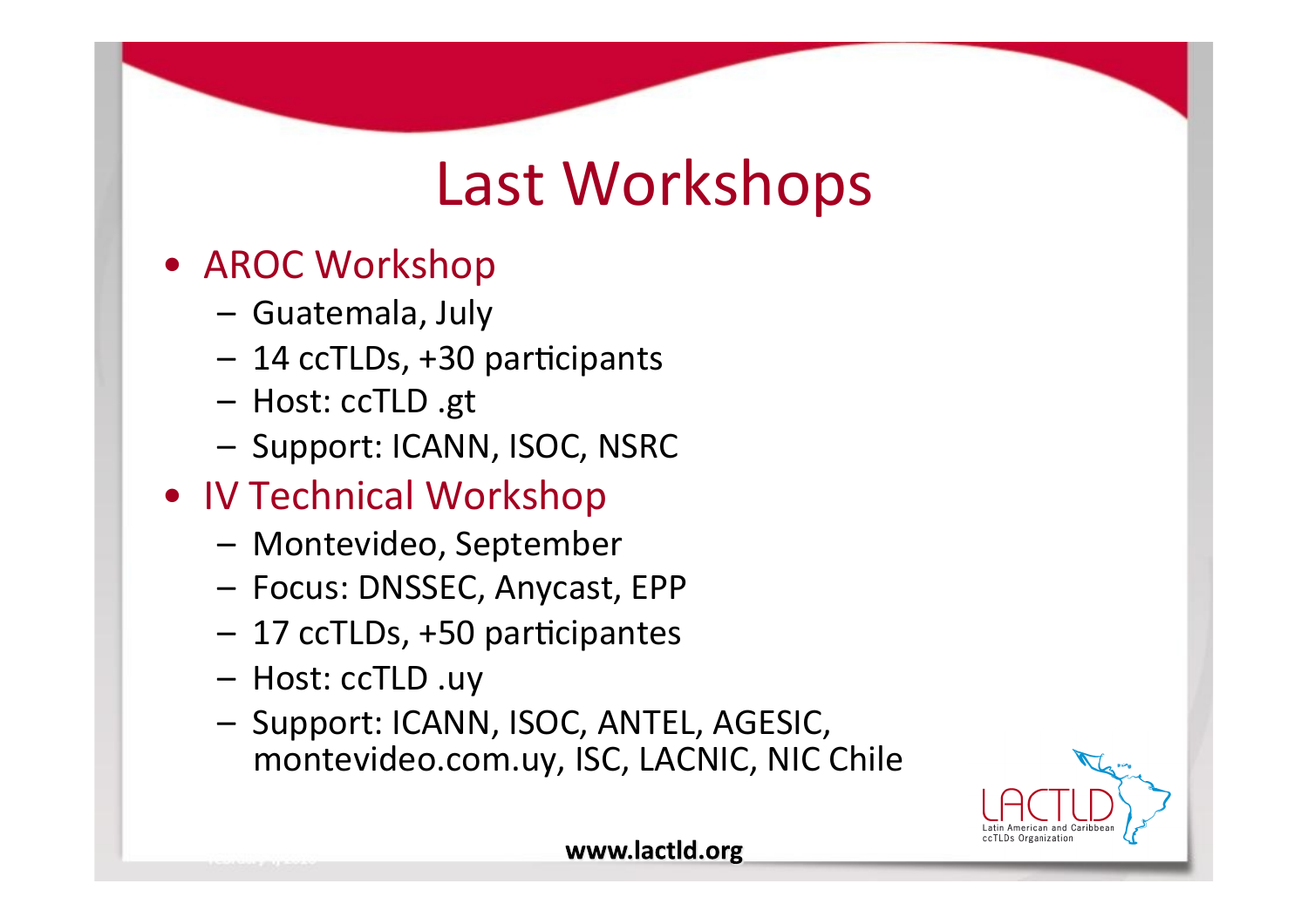# LACTLD DNSSEC Survey

- Full Deployment DNSSEC Now: .cat, .br, .co, .hn, .pr, .pt, .us
- Future Full Deployment: .cl (2Q-11), .com (2Q-11), .ec (1Q-12), .gt (jan-12), .mx (4Q-11), .pa (aug-11), .pe (4Q-11), .uy (1Q-12)
- Preliminary Activities: .cr (ago-10), .es (sep-10), .gt (jan-11), .mx (2005).pe  $(sep-10)$ , .tt  $(2010)$
- Planning to start: .mobi, .ve
- Non started any level: .ai, .an, .do, .py, .sv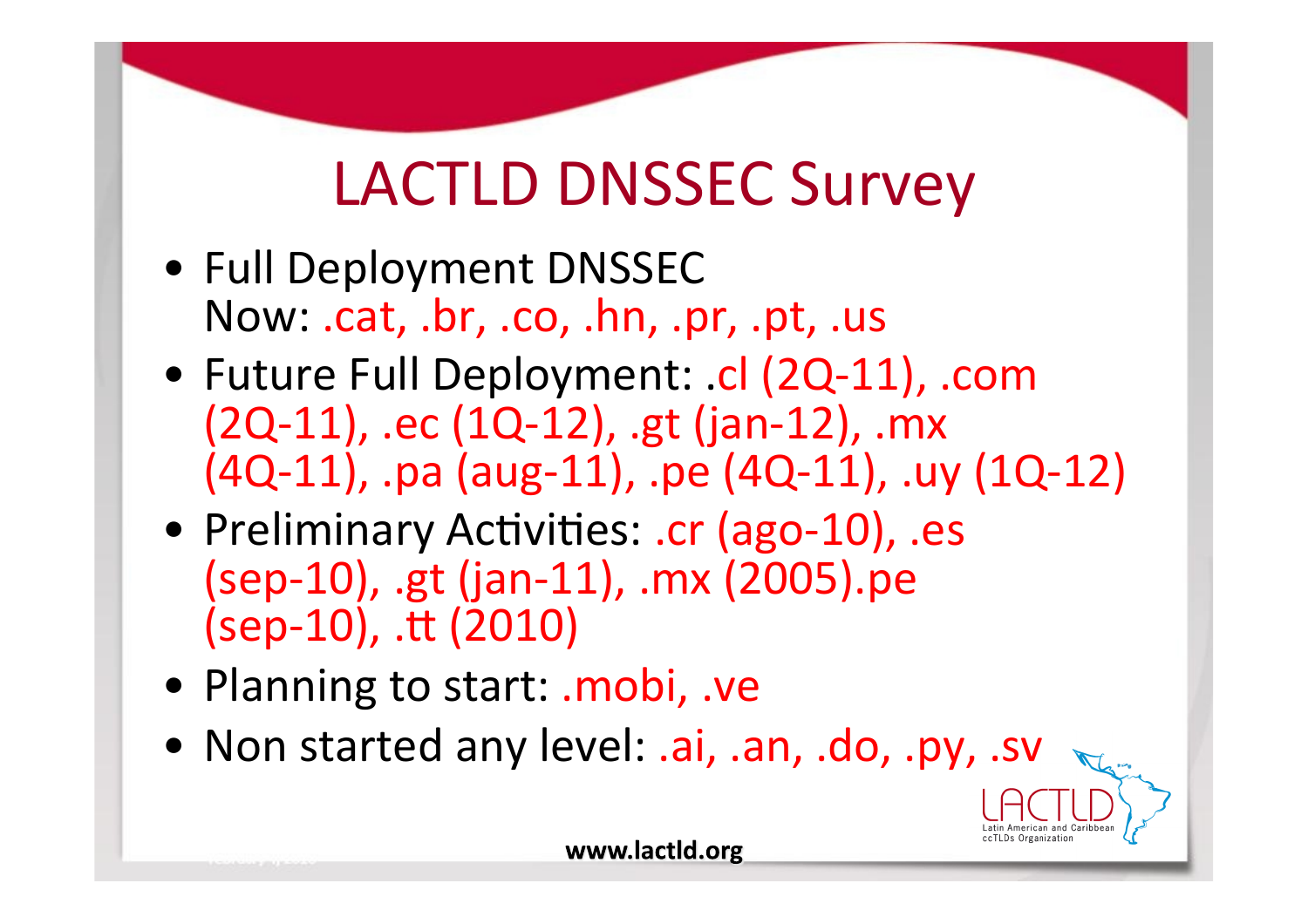#### **Next Activities**

- Workshop
	- February.
		- Advance ACRP Workshop (ISOC NSRC ICANN Delta Risk)
		- Nicaragua
	- September
		- V Technical Workshop
- Surveys  $\bullet$ 
	- DNSSEC Implementation Updated each three months (objective deploy DNSSEC in almost 50% of the region final 2011)
- Handbook
	- Handbook for implementation of DNSSEC (in spanish, portuguese and french)
- Projects
	- With ICANN an ISOC Support, implementation 2011

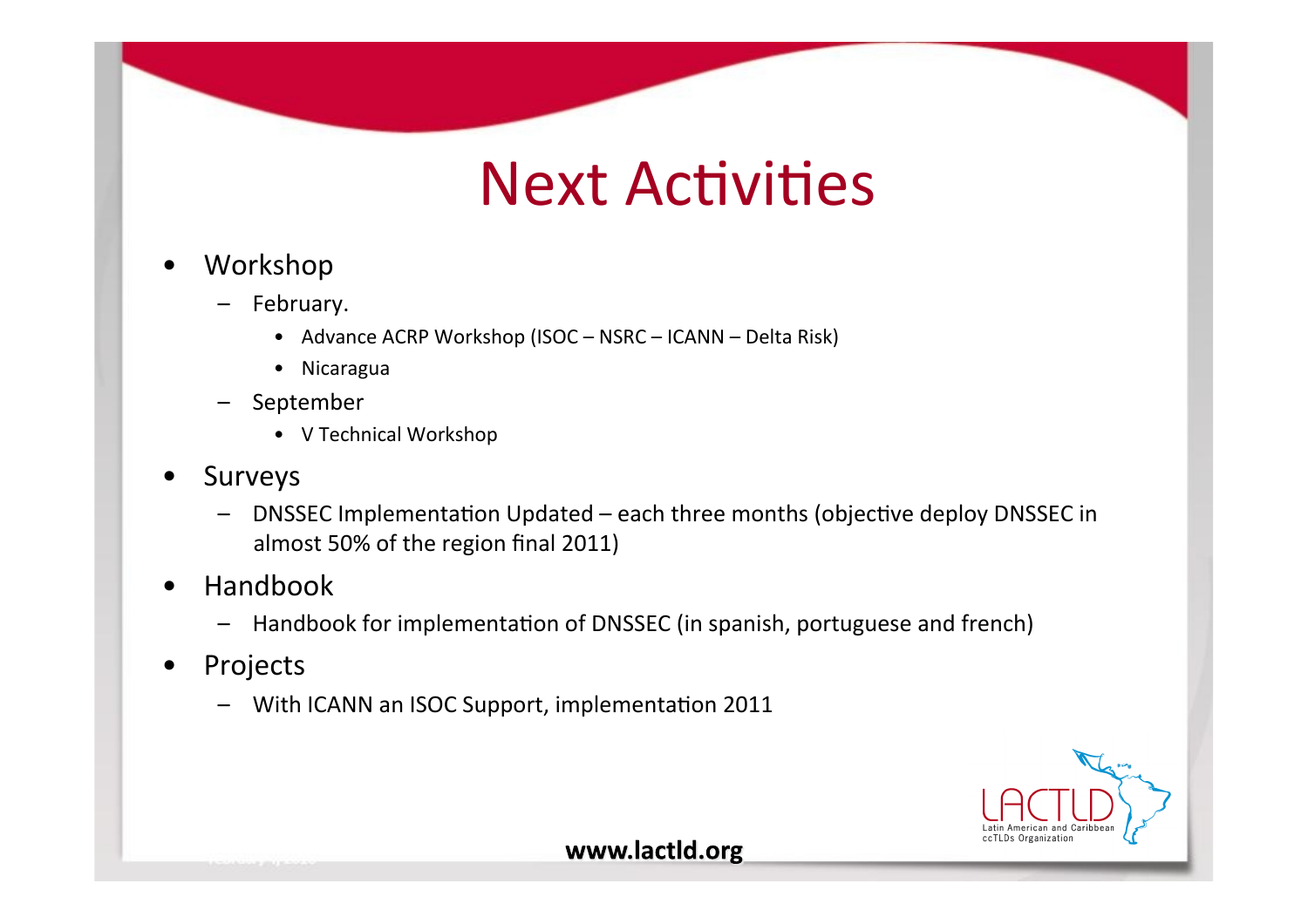# **RO's MoU**

- APTLD
- **AfTLD**
- **CENTR**
- **LACTLD**  $\bullet$ 
	- In light of the fact that the aforementioned organizations, "the Parties" from now on  $\overline{\phantom{m}}$ intend to collaborate in exchanging information related to ccTLD administration and operation, best practices amongst their members, global surveys, and other mechanisms of sharing relevant information, the Parties agree to enter into a collaborative partnership based on the following framework

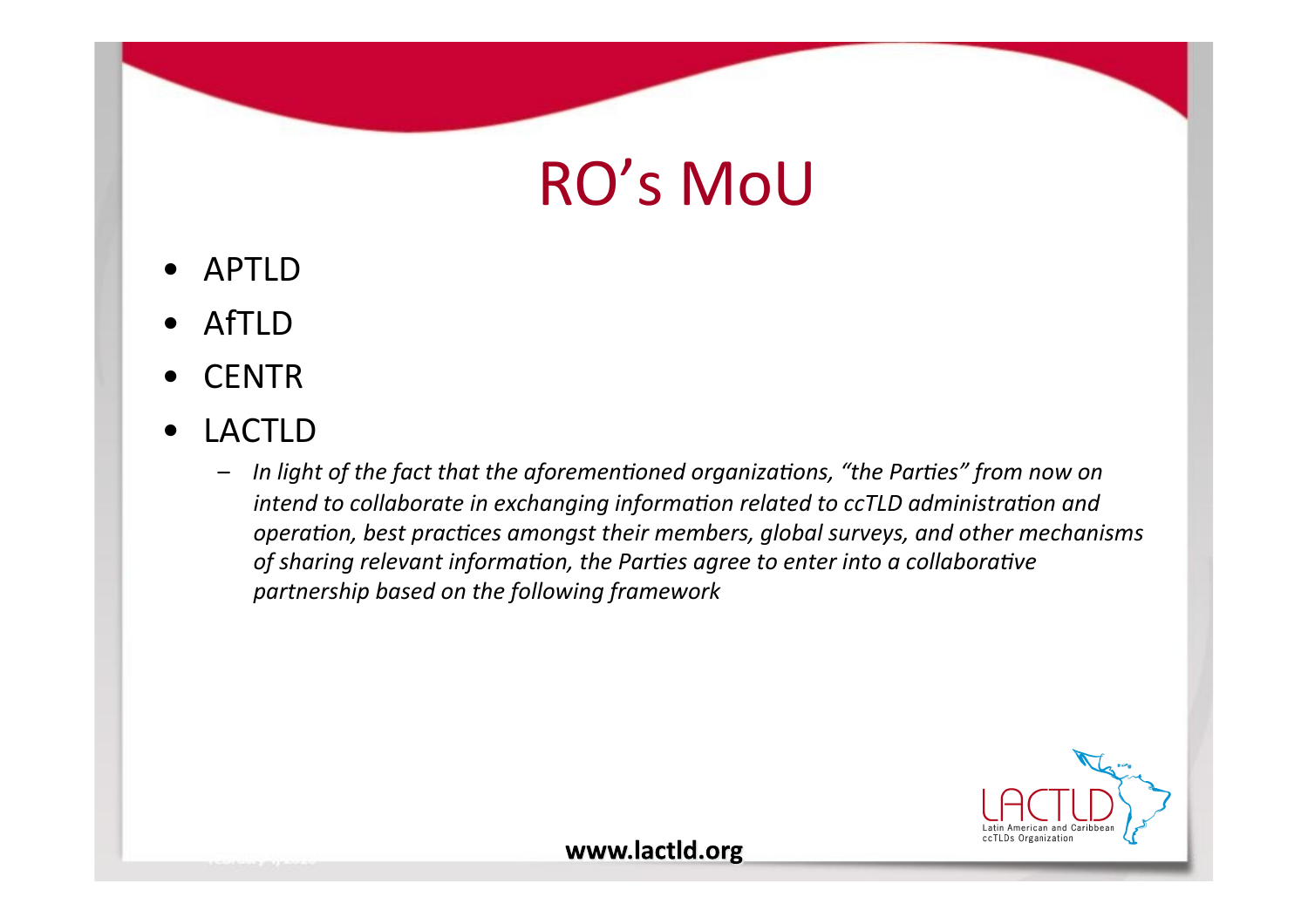### **RO's MoU**

- Organize a quarterly conference call or in-person meeting to exchange, or plan the exchange of, relevant information amongst themselves
- Share information about upcoming meetings and presentations
- Participate in each other's meetings as much as possible and provide regional updates
- Collaborate on surveys or related investigations on a yearly basis
- Circulate amongst themselves information they may acquire, which is related to the objectives of this framework
- Create a jointly maintained website that contains relevant information, updates, case  $\overline{\phantom{m}}$ studies and resources for the Parties.